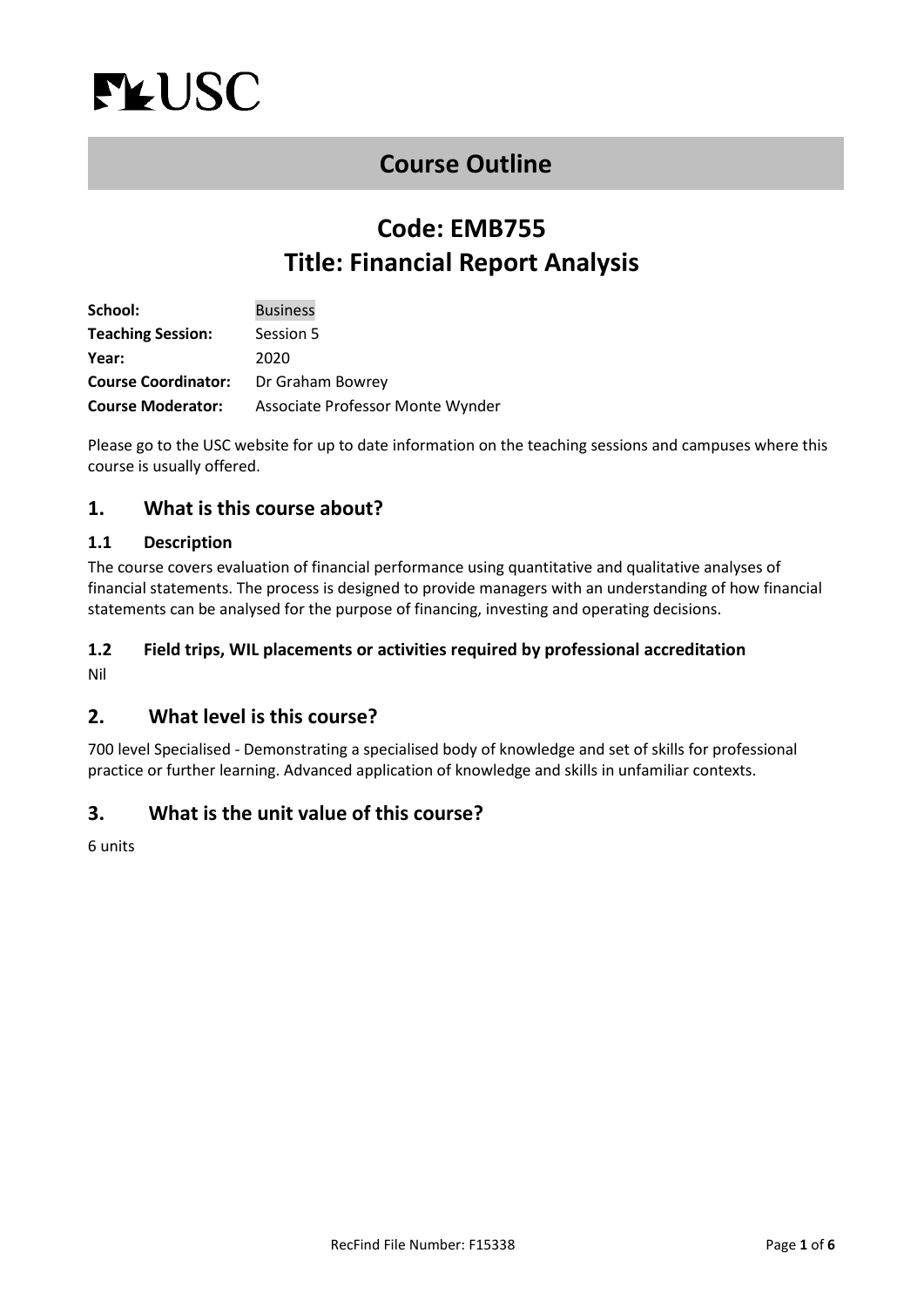## **4. How does this course contribute to my learning?**

| <b>Specific Learning Outcomes</b><br>On successful completion of this course,<br>you should be able to:                                                                   | <b>Assessment tasks</b><br>You will be assessed on the<br>learning outcomes in<br>task/s: | <b>Graduate Qualities or</b><br><b>Professional Standards mapping</b><br>Completing these tasks<br>successfully will contribute to: |
|---------------------------------------------------------------------------------------------------------------------------------------------------------------------------|-------------------------------------------------------------------------------------------|-------------------------------------------------------------------------------------------------------------------------------------|
| Identify and apply tools and techniques<br>for the appropriate analysis of financial<br>statements.                                                                       | 1 and $2$                                                                                 | Knowledgeable<br>Critical and creative thinking<br>Career ready                                                                     |
| Critically analyse the information<br>contained in the financial statements<br>and all associated notes which form<br>part of the financial report of an<br>organisation. | $\overline{2}$                                                                            | Creative and critical thinkers.                                                                                                     |
| Write an effective report that provides<br>justification for decision making.                                                                                             | $\overline{2}$                                                                            | Empowered<br>Communication<br><b>Community Consciousness.</b>                                                                       |

## **5. Am I eligible to enrol in this course?**

Refer to th[e USC Glossary of terms](http://www.usc.edu.au/learn/the-usc-experience/study-locations/study-at-caboolture/glossary-of-terms) for definitions of "pre-requisites, co-requisites and anti-requisites".

#### **5.1 Enrolment restrictions**

Must be enrolled in BU791

#### **5.2 Pre-requisites**

Nil

#### **5.3 Co-requisites**

Nil

#### **5.4 Anti-requisites**

MBA705

#### **5.5 Specific assumed prior knowledge and skills (where applicable)**

Nil

## **6. How am I going to be assessed?**

#### **6.1 Grading scale**

Standard – High Distinction (HD), Distinction (DN), Credit (CR), Pass (PS), Fail (FL)

#### **6.2 Details of early feedback on progress**

There will be a small multiple-choice test administered at the end of the first weekend to determine student progress and need for any additional support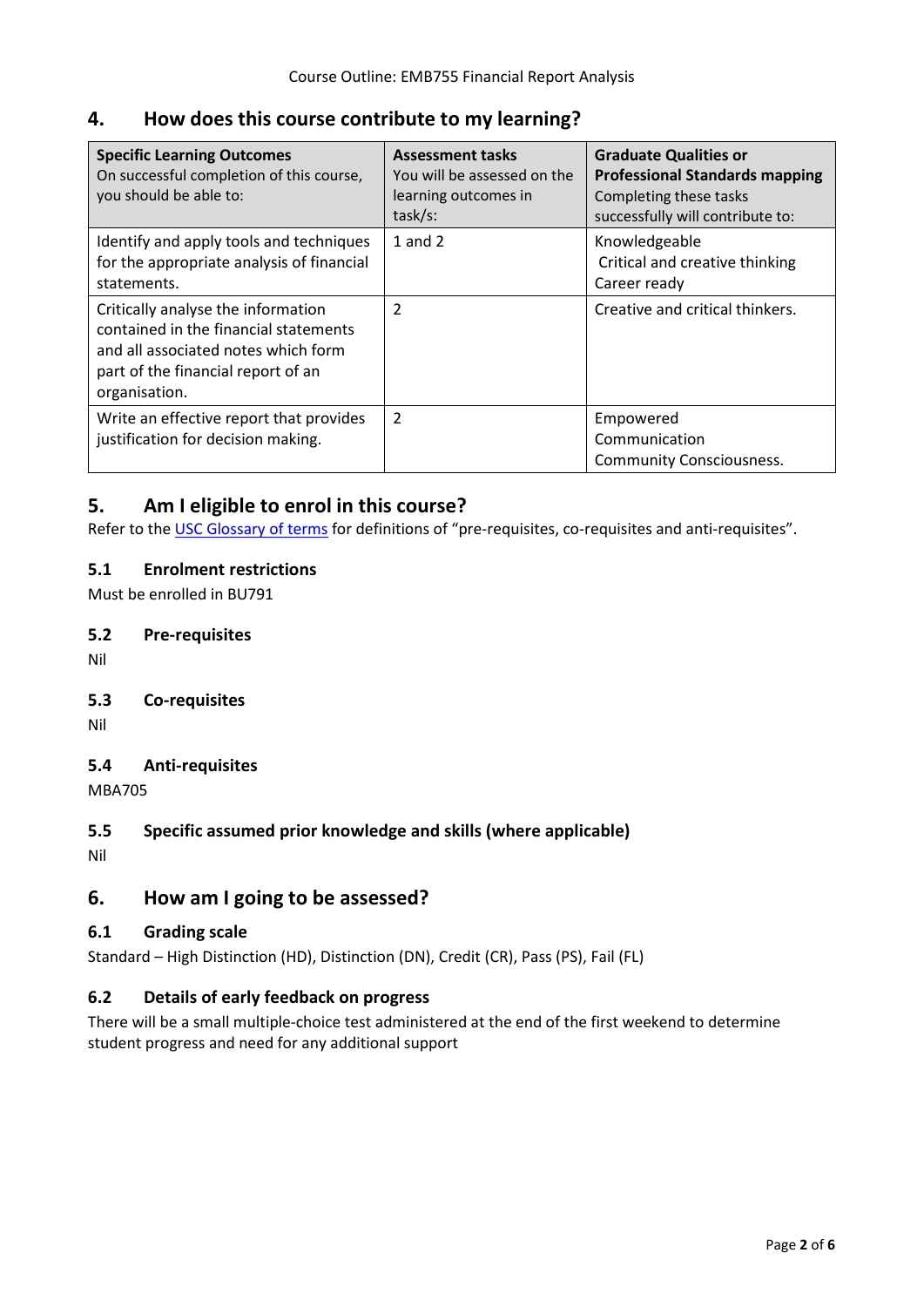| <b>Task</b><br>No. | <b>Assessment</b><br><b>Product</b> | <b>Individual</b><br>or Group | Weighting<br>% | What is the<br>duration /<br>length? | When should I<br>submit?                                    | Where should I<br>submit it?                                    |
|--------------------|-------------------------------------|-------------------------------|----------------|--------------------------------------|-------------------------------------------------------------|-----------------------------------------------------------------|
|                    | Examination                         | Individual                    | 50%            | 2 hours                              | 5.00pm Monday<br>20 <sup>th</sup> July 2020                 | <b>Online Assignment</b><br>Submission                          |
| $\overline{2}$     | Report                              | Individual                    | 50%            | Approx.<br>1,500 words               | Before 5.00pm<br>Monday on 10 <sup>th</sup><br>August 2020. | <b>Online Assignment</b><br>Submission with<br>Plagiarism check |
|                    |                                     |                               | 100%           |                                      |                                                             |                                                                 |

## **6.3 Assessment tasks**

#### **Assessment 1: Mid-session test**

| Goal:            | To provide you with an opportunity to demonstrate your understanding and application of                        |
|------------------|----------------------------------------------------------------------------------------------------------------|
|                  | the material covered in the first 3 workshops of the course.                                                   |
| <b>Product:</b>  | Examination                                                                                                    |
| Format:          | The test be an online open book examination comprising of short answer questions. The                          |
|                  | examination will be made available from Monday 13 <sup>th</sup> July until 5.00pm Monday 20 <sup>th</sup> July |
|                  | 2020. You will have 2 hours to complete the examination after you first access the exam.                       |
| <b>Criteria:</b> | Understanding and application of financial analysis tools and concepts covered in the first 3                  |
|                  | workshops of the course.                                                                                       |

#### **Assessment Task 2: Financial analysis report**

| Goal:            | To enable you to prepare a report that analyses the financial statements of a              |  |  |  |
|------------------|--------------------------------------------------------------------------------------------|--|--|--|
|                  | business/company and evaluates its financial position, performance and future directions.  |  |  |  |
| <b>Product:</b>  | Report                                                                                     |  |  |  |
| Format:          | This assessment task requires you to analyse the financial performance and position of     |  |  |  |
|                  | either your own business/company or an Australian publicly listed company of your choice.  |  |  |  |
|                  | Your report should present and justify your analysis and recommendations concerning the    |  |  |  |
|                  | business/company at an executive level of experience. More details of the requirements for |  |  |  |
|                  | the report will be provided during the first 3 workshops.                                  |  |  |  |
| <b>Criteria:</b> | Identification and application of appropriate financial analysis tools.<br>٠               |  |  |  |
|                  | Critical analysis of financial information.<br>$\bullet$                                   |  |  |  |
|                  | Effective communication skills                                                             |  |  |  |

## **7. Directed study hours**

| 'Location: | Directed study hours for location:   |  |
|------------|--------------------------------------|--|
| Online     | 18 hours in distributed block format |  |

## **8. What resources do I need to undertake this course?**

Please note that course information, including specific information of recommended readings, learning activities, resources, weekly readings, etc. are available on the course Blackboard site. Please log in as soon as possible.

## **8.1 Prescribed text(s) or course reader**

There is no prescribed text for this course. Required readings will be made available on.

#### **8.2 Specific requirements**

N/A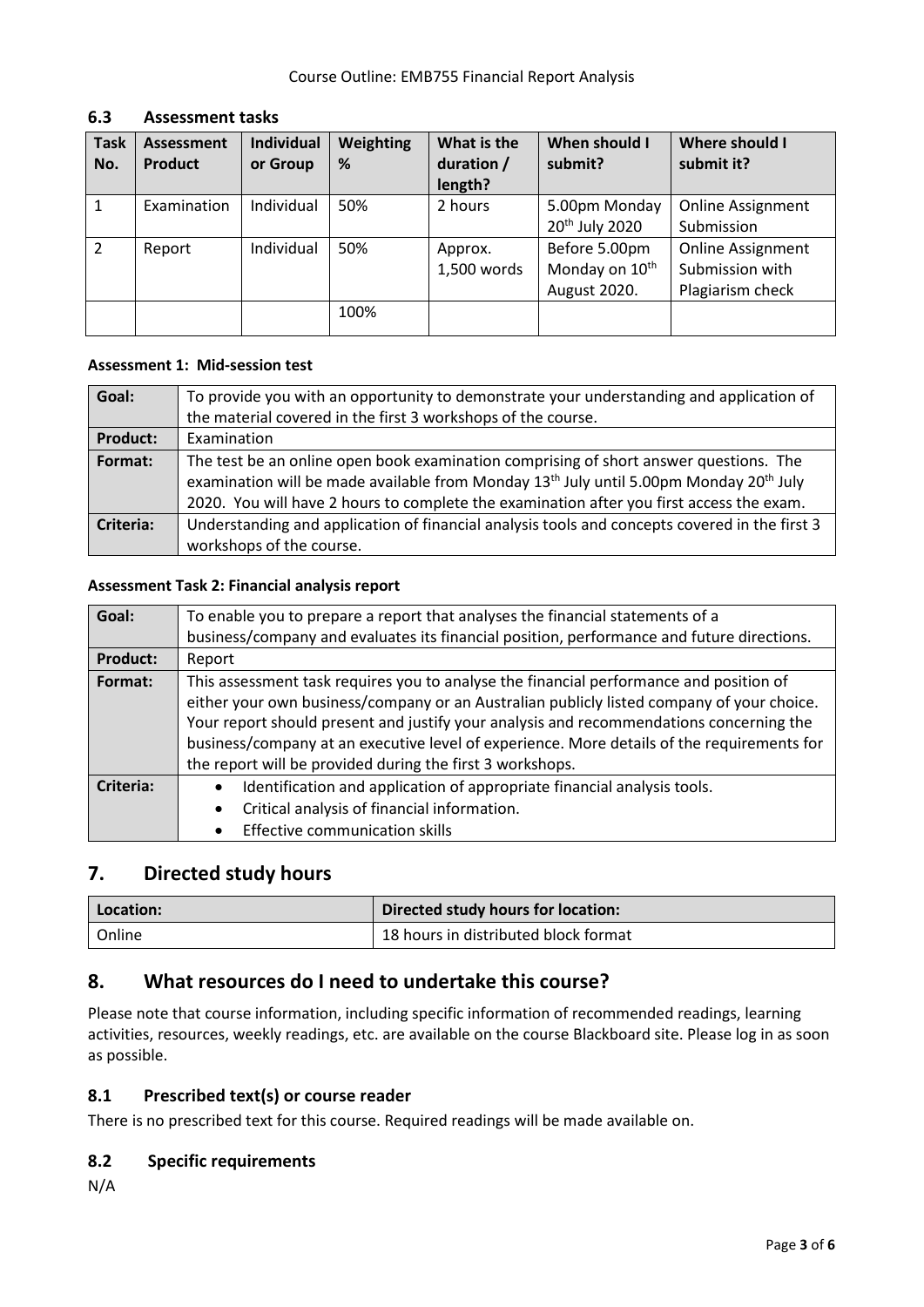## **9. How are risks managed in this course?**

Health and safety risks for this course have been assessed as low.

It is your responsibility as a student to review course material, search online, discuss with lecturers and peers, and understand the health and safety risks associated with your specific course of study. It is also your responsibility to familiarise yourself with the University's general health and safety principles by reviewing the [online Health Safety and Wellbeing training](https://online.usc.edu.au/webapps/blackboard/content/listContentEditable.jsp?content_id=_632657_1&course_id=_14432_1) module for students, and following the instructions of the University staff.

## **10. What administrative information is relevant to this course?**

#### **10.1 Assessment: Academic Integrity**

Academic integrity is the ethical standard of university participation. It ensures that students graduate as a result of proving they are competent in their discipline. This is integral in maintaining the value of academic qualifications. Each industry has expectations and standards of the skills and knowledge within that discipline and these are reflected in assessment.

Academic integrity means that you do not engage in any activity that is considered to be academic fraud; including plagiarism, collusion or outsourcing any part of any assessment item to any other person. You are expected to be honest and ethical by completing all work yourself and indicating in your work which ideas and information were developed by you and which were taken from others. You cannot provide your assessment work to others. You are also expected to provide evidence of wide and critical reading, usually by using appropriate academic references.

In order to minimise incidents of academic fraud, this course may require that some of its assessment tasks, when submitted to Blackboard, are electronically checked through SafeAssign. This software allows for text comparisons to be made between your submitted assessment item and all other work that SafeAssign has access to.

#### **10.2 Assessment: Additional requirements**

#### **Eligibility for Supplementary Assessment**

Your eligibility for supplementary assessment in a course is dependent of the following conditions applying: a) The final mark is in the percentage range 47% to 49.4%

- b) The course is graded using the Standard Grading scale
- c) You have not failed an assessment task in the course due to academic misconduct

#### **10.3 Assessment: Submission penalties**

Late submission of assessment tasks will be penalised at the following maximum rate:

- 5% (of the assessment task's identified value) per day for the first two days from the date identified as the due date for the assessment task.
- 10% (of the assessment task's identified value) for the third day
- 20% (of the assessment task's identified value) for the fourth day and subsequent days up to and including seven days from the date identified as the due date for the assessment task.
- A result of zero is awarded for an assessment task submitted after seven days from the date identified as the due date for the assessment task.

Weekdays and weekends are included in the calculation of days late.

To request an extension, you must contact your Course Coordinator and supply the required documentation to negotiate an outcome.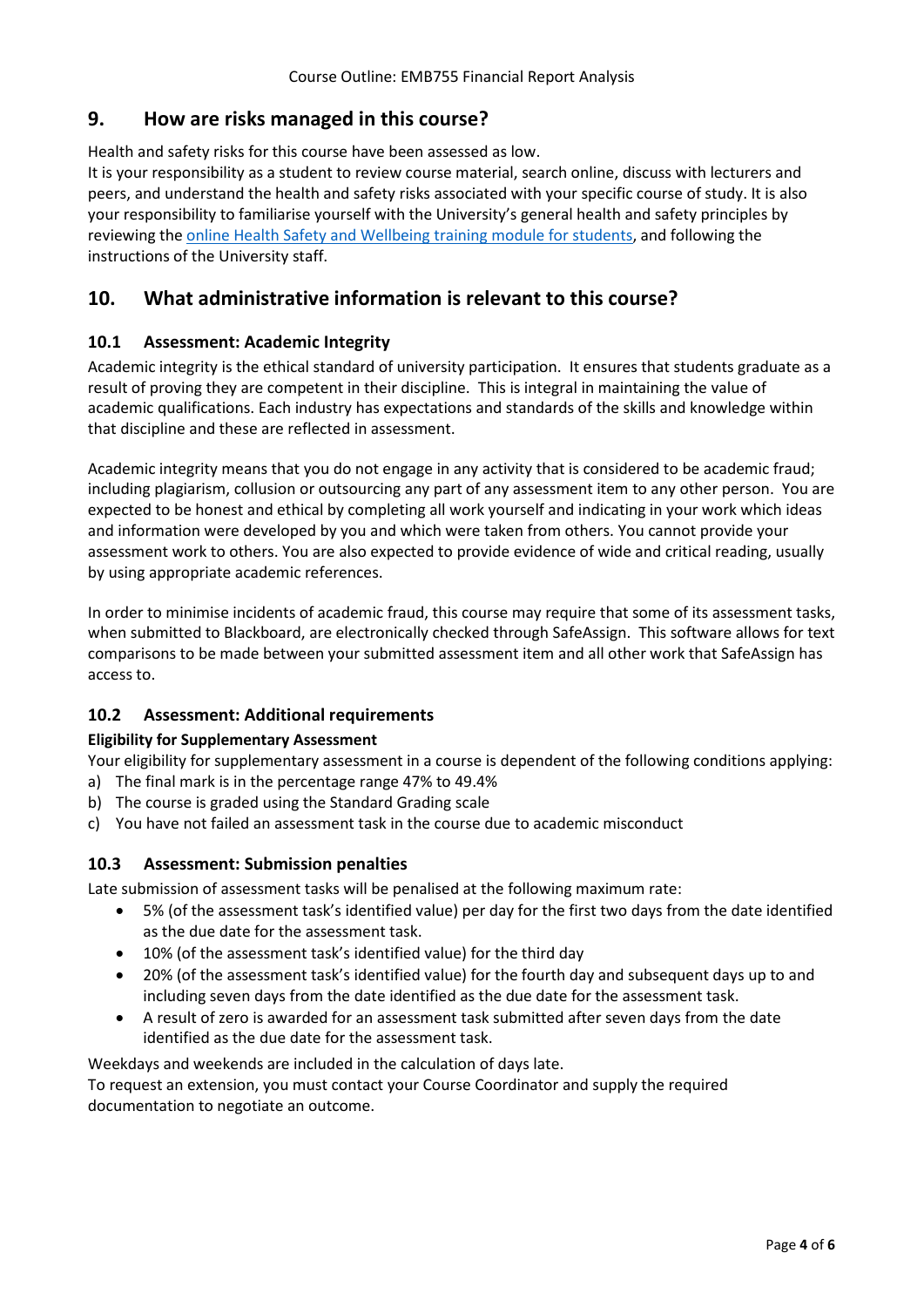#### **10.4 Study help**

In the first instance, you should contact your tutor, then the Course Coordinator. Additional assistance is provided to all students through Academic Skills Advisers. To book an appointment or find a drop-in session go to [Student](https://studenthub.usc.edu.au/) Hub.

Contact Student Central for further assistance: +61 7 5430 2890 or [studentcentral@usc.edu.au](mailto:studentcentral@usc.edu.au)

#### **10.5 Wellbeing Services**

Student Wellbeing Support Staff are available to assist on a wide range of personal, academic, social and psychological matters to foster positive mental health and wellbeing for your success. Student Wellbeing is comprised of professionally qualified staff in counselling, health and disability Services.

Ability Advisers ensure equal access to all aspects of university life. If your studies are affected by a disability, mental health issue, learning disorder, injury or illness, or you are a primary carer for someone with a disability, [AccessAbility Services](https://www.usc.edu.au/learn/student-support/accessability-services/documentation-requirements) can provide assistance, advocacy and reasonable academic adjustments.

To book an appointment with either service go to [Student Hub,](https://studenthub.usc.edu.au/students/login?ReturnUrl=%2f) email [studentwellbeing@usc.edu.au](mailto:studentwellbeing@usc.edu.au) or [accessability@usc.edu.au](mailto:accessability@usc.edu.au) or call 07 5430 1226

#### **10.6 Links to relevant University policy and procedures**

For more information on Academic Learning & Teaching categories including:

- Assessment: Courses and Coursework Programs
- Review of Assessment and Final Grades
- Supplementary Assessment
- Administration of Central Examinations
- Deferred Examinations
- Student Academic Misconduct
- Students with a Disability

#### Visit the USC website: <http://www.usc.edu.au/explore/policies-and-procedures#academic-learning-and-teaching>

#### **10.7 General Enquiries**

**In person:**

- **USC Sunshine Coast** Student Central, Ground Floor, Building C, 90 Sippy Downs Drive, Sippy Downs
- **USC Moreton Bay** Service Centre, Ground Floor, Foundation Building, Gympie Road, Petrie
- **USC SouthBank** Student Central, Building A4 (SW1), 52 Merivale Street, South Brisbane
- **USC Gympie** Student Central, 71 Cartwright Road, Gympie
- **USC Fraser Coast -** Student Central, Student Central, Building A, 161 Old Maryborough Rd, Hervey Bay
- **USC Caboolture -** Student Central, Level 1 Building J, Cnr Manley and Tallon Street, Caboolture

**Tel:** +61 7 5430 2890